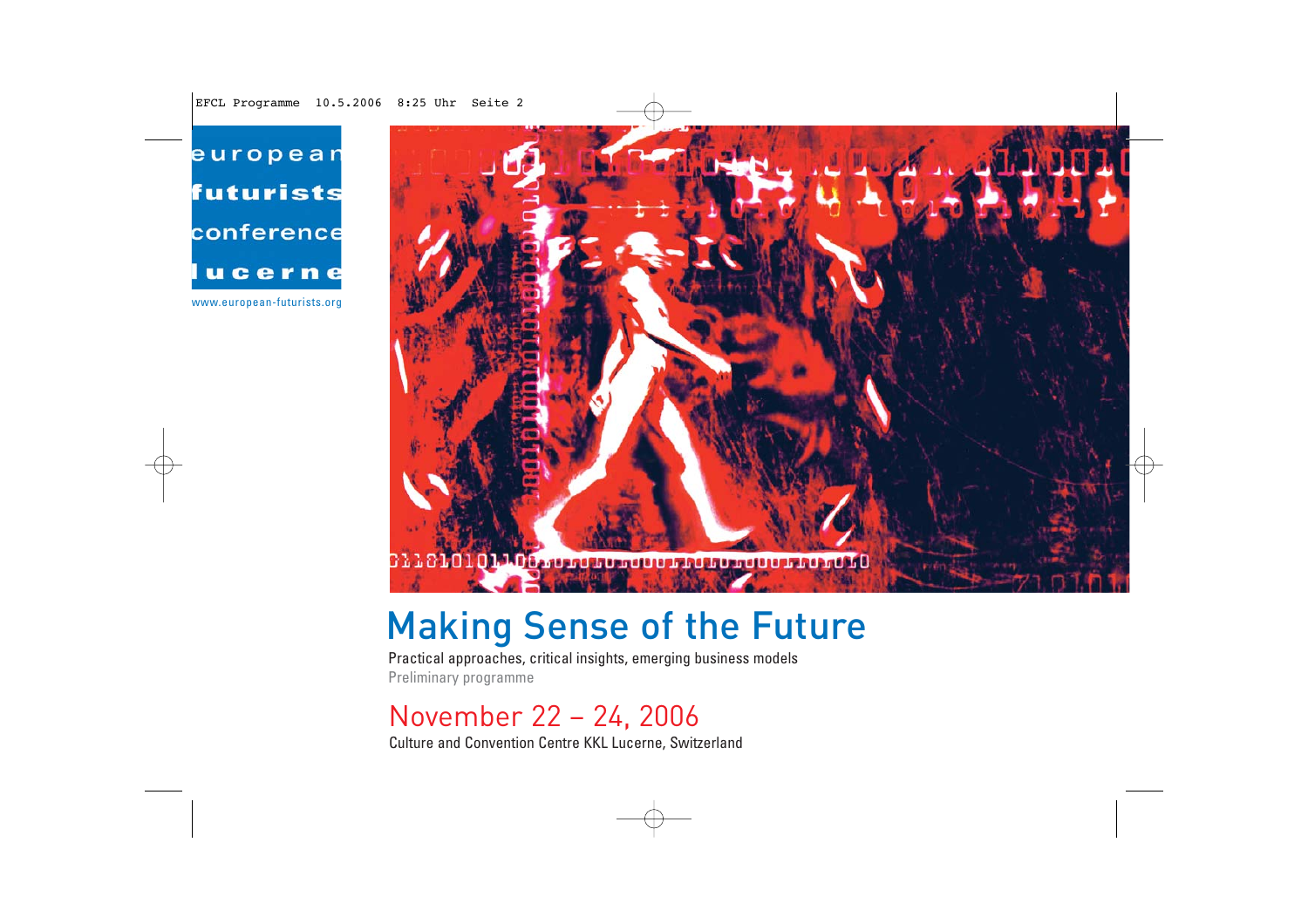### Making Sense of the Future

### **Welcome to the 2nd European Futurists Conference Lucerne.**

You are invited to an unique European conference during which innovators, change agents, and heads of strategy, innovation, and business development will discuss practical approaches, critical insights, and emerging business models with professional futurists – in short, Making Sense of the Future!

We again have scheduled the Pre-Conference with a focus on new practical approaches. It is meant for all practitioners who aim to update their toolbox to look into future challenges and opportunities. The Main Conference delivers critical insights and presents business models of the emerging new world. It is for decision makers, change agents, innovators, strategists, and future experts in business and public administration.

For the first time, we created an opportunity for marketers, innovators and strategists to have in-depth alternative seminars to the Pre-Conference. Future Seminars are selected by us but presented and set up by private partners.

Do you want an extra reason to attend? Take your time to stay together with your partner a few days longer in the marvelous city of Lucerne. The world leading Lucerne Festival Piano will present top interpreters of today's generation of pianists for a full week.

Looking forward to seeing you in Lucerne.

Yeorgy T. Too Georges T. Roos

Director European Futurists Conference Lucerne

### **3 steps for Making Sense of the Future**



**The Pre-Conference** is aimed at futurists, researchers, and academics interested in exploring the latest research in the futures field. A total of eight workshops will offer participants the opportunity to hear about new issues futurists will be exploring, innovative tools, techniques for undertaking futures work, and the latest views on how future research and practice are evolving.

**The Main Conference** is aimed at innovators, change agents, heads of corporate planning, strategy, and innovation, and futures experts interested in the futures impacts. The world-leading futurists will share their cutting-edge arguments and views on emerging uncertainties and paradoxes. Practical examples will demonstrate how different organisations visualise the future with regards to strategy, innovation, and development. Case studies of emerging business models and social practices proclaim a future that has already begun.

**Hot topic of the Main Conference: "Upgrading Humans"** – a realistic approach to how mental enhancement through implants will make thought communication possible in the near future – a tremendous commercial potential.

### **Future Seminars**

The Future Seminars are aimed at marketers, innovators and strategists to have in-depth alternative seminars to the Pre-Conference.

### **How to see more of the future with a practical toolset**

Objective: Learn how to design and manage a fully integrated process for foresight and future management. Visit www.FutureManagementGroup.com/EFCL to learn more. Who should attend: By invitation only. Apply for invitation at www.FutureManagementGroup.com/EFCL Presented by: FutureManagementGroup, Eltville

### **Future-Based Innovation & The MeWe Generation**

**Objective:** Where is the next generation heading? What does is mean to your business? How could you turn consumer and social trends into profits and growth? Who should attend: Those who wish to stay in tune with contemporary and future consumer trends and need to expand their toolbox. Presented by: Kairos Future AB, Stockholm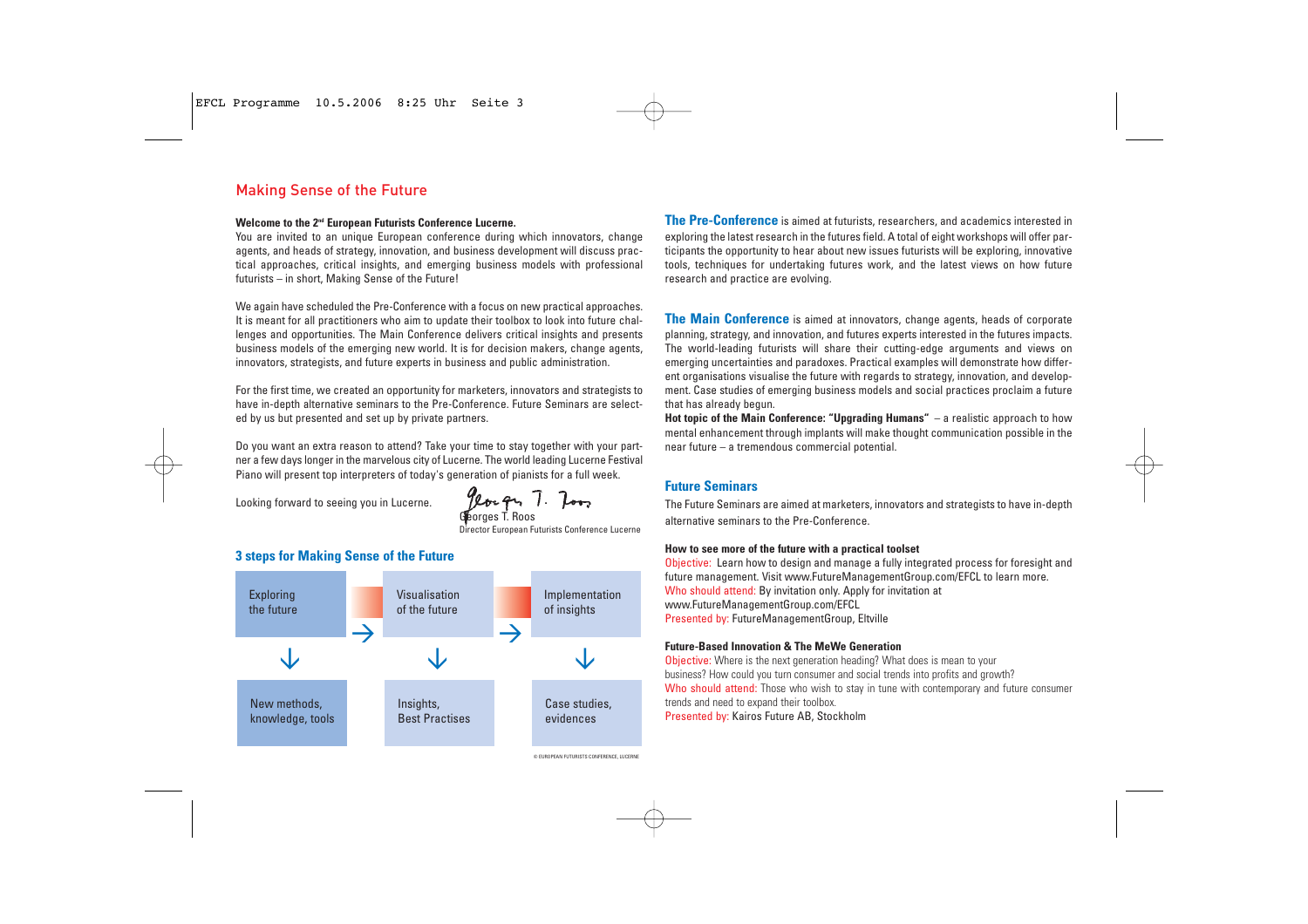### Programme Highlights

| Wednesday, November 22, 2006                                                                                                                                                                                                                                                                                                                                                                                                                                                                                                         | $13.00 h - 18.15 h$ | Thursday/Friday November 23 - 24, 2006                                                                                                                                                                                                                                                                | 10.00 h $-$ 18.00 h / 9.00 h $-$ 13.00 h |  |
|--------------------------------------------------------------------------------------------------------------------------------------------------------------------------------------------------------------------------------------------------------------------------------------------------------------------------------------------------------------------------------------------------------------------------------------------------------------------------------------------------------------------------------------|---------------------|-------------------------------------------------------------------------------------------------------------------------------------------------------------------------------------------------------------------------------------------------------------------------------------------------------|------------------------------------------|--|
| <b>Pre-Conference</b><br><b>Practical Approaches</b>                                                                                                                                                                                                                                                                                                                                                                                                                                                                                 |                     | <b>Main Conference</b><br><b>Critical Insights &amp; Emerging Business Models</b>                                                                                                                                                                                                                     |                                          |  |
| Introduction<br><b>New Explorative Approaches</b>                                                                                                                                                                                                                                                                                                                                                                                                                                                                                    |                     | Keynotes<br><b>New Uncertainties, New Paradoxes</b>                                                                                                                                                                                                                                                   |                                          |  |
| Prof. John S. Ratcliffe, Dublin Institute of Technology<br>Dr. Wendy Schultz, Infinite Futures, Oxford                                                                                                                                                                                                                                                                                                                                                                                                                               |                     | Penny Power, Founder and CEO Ecademy<br>Stefan Bergheim, Senior Research Deutsche Bank Research, author of Global Growth Centres 2020                                                                                                                                                                 |                                          |  |
| 8 Workshops<br><b>Innovative Futuring Tools and Techniques</b>                                                                                                                                                                                                                                                                                                                                                                                                                                                                       |                     | Best practice<br><b>Mapping the Future</b>                                                                                                                                                                                                                                                            |                                          |  |
| Knowing, Making and Minding Futures<br>Prof. Barbara Adams, Cardiff University<br>Learning from National German Foresight Processes - Tools for including<br>different stakeholders<br>Dr. Kerstin Cuhls, Fraunhofer Institute, Karlsruhe<br>New socio-cultural theories in futurism<br>Matthias Horx, Zukunftsinstitut, Kelkheim/Wien<br>Bioeconomy 2030: Designing a Policy Agenda<br>Pierre-Alain Schieb, Head of Future Projects OECD, Paris<br>The Evolution of meme machines<br>Dr. Susan Blackmore, Bristol<br>3 more to come |                     | Design led innovation by Philips<br>Josephine Green, Director Trends & Strategy Philips Design, Eindhoven<br>Strategy development by Mibelle AG Cosmetics<br>Dr. Sven Strunk, former CEO of Mibelle<br>More to come<br>Networking                                                                     |                                          |  |
|                                                                                                                                                                                                                                                                                                                                                                                                                                                                                                                                      |                     | <b>Future Salons</b><br>Seize the opportunity for in-depth discussion with the speakers in small groups<br>Case studies                                                                                                                                                                               |                                          |  |
| Keynote                                                                                                                                                                                                                                                                                                                                                                                                                                                                                                                              |                     | <b>New Business Models &amp; Social Practises</b>                                                                                                                                                                                                                                                     |                                          |  |
| <b>Can Science predict human behaviour?</b><br>Prof. John L. Casti, Technical University of Vienna, former faculty member of Santa Fe Institute<br>Alternative Programme<br><b>Future Seminars</b>                                                                                                                                                                                                                                                                                                                                   |                     | OSCAR - the open car project<br>Markus Merz, initiator<br>ZOPA - Banking but no bank<br>Richard Duval, CEO (enquired)<br>BBC - Open Innovation at the BBC<br>Matt Locke, Head of Innovation, BBC New Media<br>More to come<br>Hot topic<br><b>Upgrading Humans - Mental Enhancements via Implants</b> |                                          |  |
| How to see more of the future with a practical toolset<br>FutureManagementGroup, Eltville (prior to Pre-Conference)                                                                                                                                                                                                                                                                                                                                                                                                                  | 08.30 h $-$ 12.30 h |                                                                                                                                                                                                                                                                                                       |                                          |  |
| Future-Based Innovation & The MeWe Generation<br>14.00 h $-$ 17.30 h<br>Kairos Future AB, Stockholm                                                                                                                                                                                                                                                                                                                                                                                                                                  |                     | Prof. Kevin Warwick, University of Reading, Dept. of Cybernetics                                                                                                                                                                                                                                      |                                          |  |
|                                                                                                                                                                                                                                                                                                                                                                                                                                                                                                                                      |                     |                                                                                                                                                                                                                                                                                                       |                                          |  |